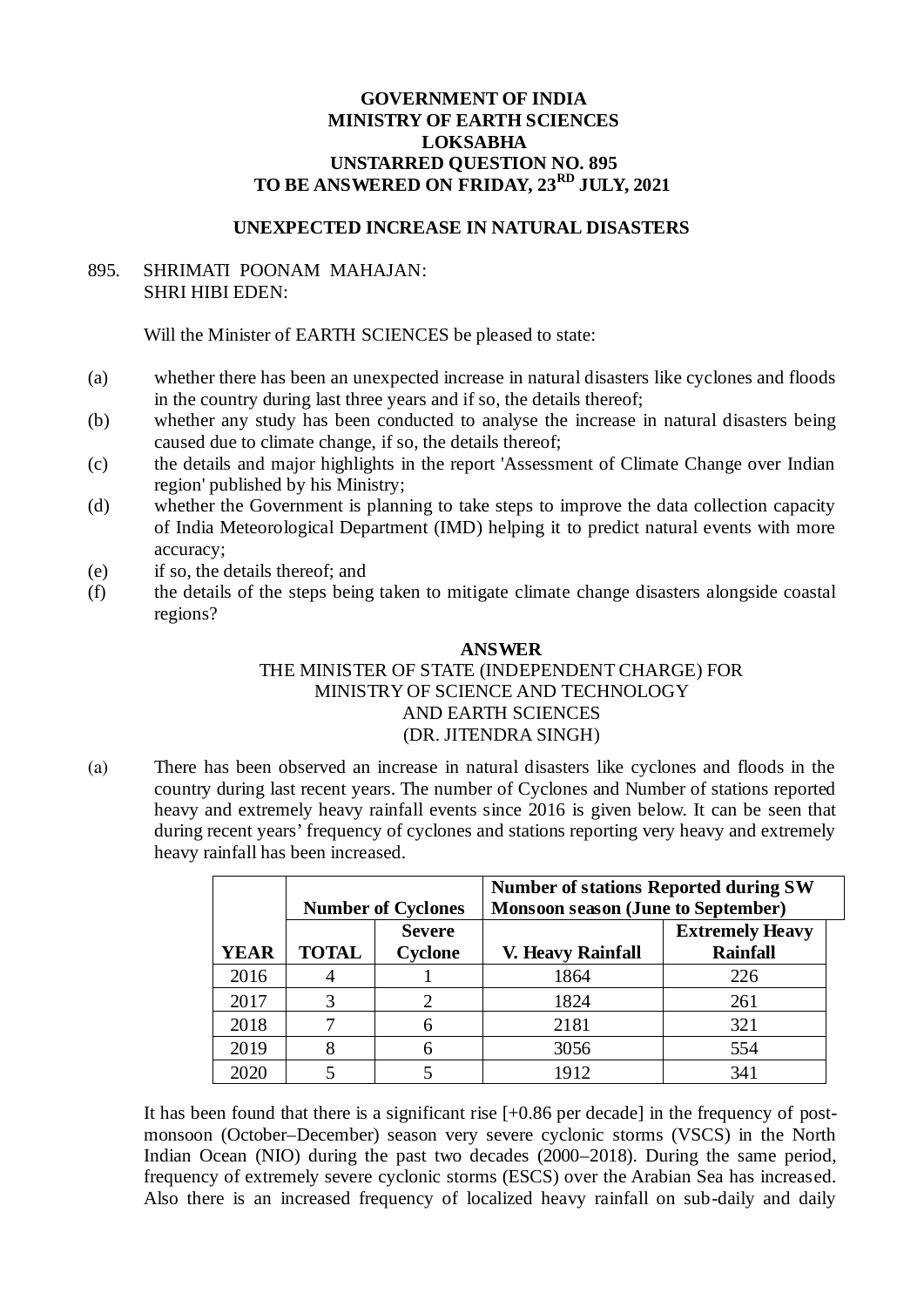timescales that has enhanced the flood risk over India, contributing to increased frequency and impacts of floods in urban areas.

- (b) Yes Sir. Recent studies have reported significant rising trends in the frequency and the magnitude of extreme weather events over different parts of the world and also over various regions of India against a backdrop of global warming/climate change. The climate change assessment report published by the Ministry of Earth Sciences (MoES), notes that complex interactions between the earth system components amidst the warming environment and regional anthropogenic influences, have led to a rise in frequency of localized heavy rainfall events, drought and flood occurrences, and increase in the intensity of tropical cyclones etc. in the last few decades.This book also summarises the present status and future projection of climate change over India.
- (c) The report "Assessment of Climate Change over the Indian Region" published by MoES is the first of its kind where a comprehensive discussion has been made regarding the impact of human-induced global climate change on the regional climate and monsoon of the Indian subcontinent, adjoining Indian Ocean and the Himalayas. The assessment report provides a detailed overview and synthesis of the published scientific literature on climate change over India and adjoining regions. While the Intergovernmental Panel on Climate Change (IPCC) assessment reports published every 6–7 years, largely provide a global perspective on climate change, the focus on regional climate change aspects is considerably limited and therefore the reports fills this gap by discussing the past climate and regional climate change projections over the Indian subcontinent based on the climate models used in the IPCC Fifth Assessment Report (AR5) and climate change modeling studies using the Indian Institute of Tropical Meteorology (IITM) Earth System Model (ESM) and Coordinated Regional Downscaling Experiment (CORDEX) South Asia datasets. The report notes that surface air temperature over India has risen by about 0.7°C during 1901–2018 wherein the rise during 1986-2015 has been at a faster rate of about  $0.15^{\circ}$ C per decade. The complex interactions between the earth system components amidst the warming environment and regional anthropogenic influences have led to a rise in frequency of localized heavy rainfall events, drought and flood occurrences, increase in the intensity of tropical cyclones, increasing SSTs and sea level etc. Future projections of regional climate, performed under different climate change scenarios, too indicate robust changes in the mean, variability and extremes of several key climatic parameters over the Indian subcontinent and adjoining areas (e.g. land temperature and precipitation, monsoons, Indian Ocean temperature and sea level, tropical cyclones, Himalayan cryosphere, etc).

The scope of this report is the physical science basis of climate change with a focus on regional climate drivers specific to the Indian land area and the surrounding ocean. It is a region-focused analogue of the global scale assessment by Working Group I of the IPCC. This report will be useful to advance public awareness of India's changing climate and to inform mitigation and adaptation decision making. While it is meant to be policy relevant, this report is not intended to be policy prescriptive.